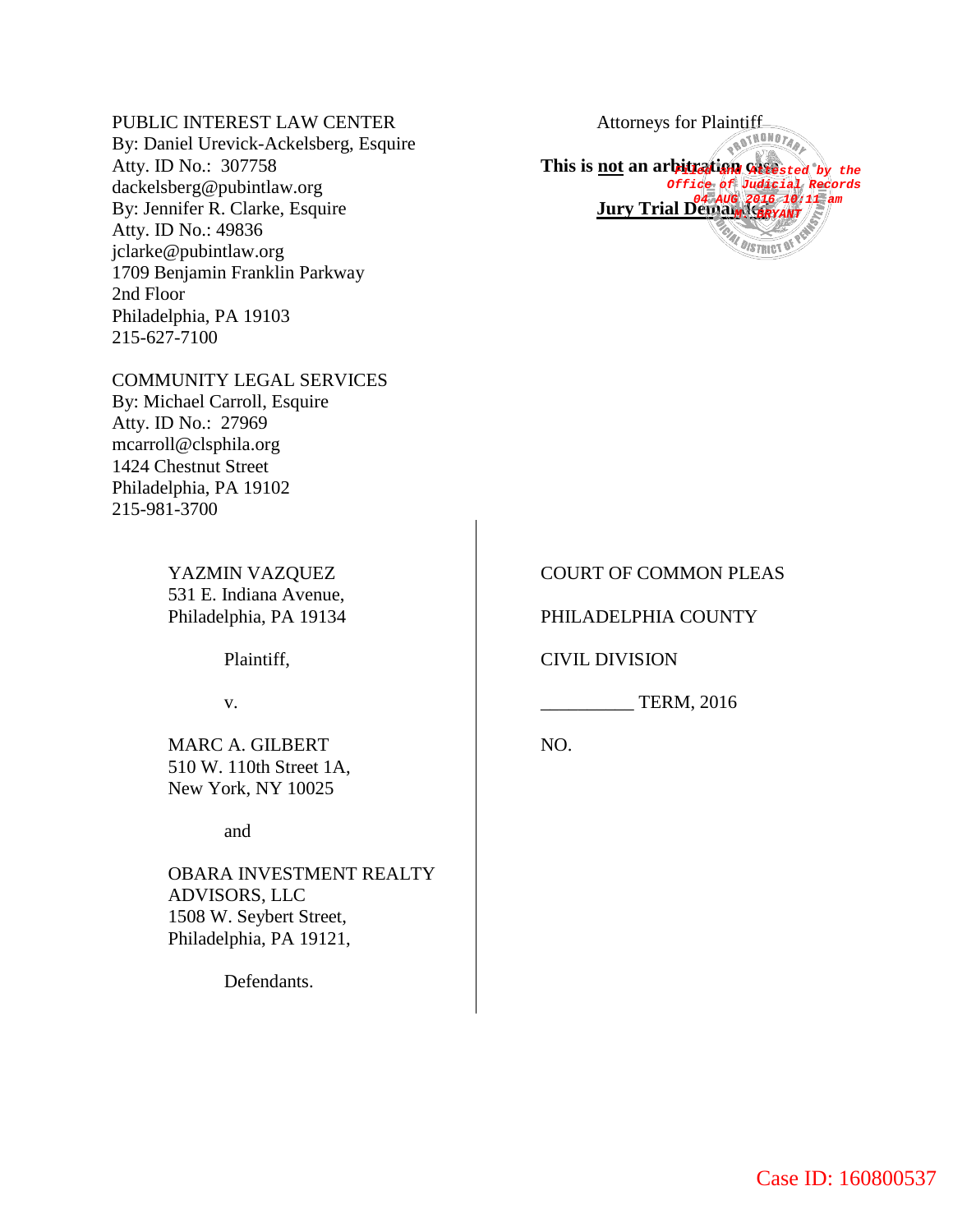### **NOTICE TO DEFEND**

#### NOTICE TO DEFEND

 You have been sued in Court. If you wish to defend against the claims set forth in the following pages, you must take action within twenty (20) days after this Complaint and Notice arc served, by entering a written appearance personally or by attorney and filing in writing with the Court your defenses or objections to the claims set forth against you. You are warned that if you fail to do so the case may proceed without you and a judgment may be entered against you by the Court without further notice for any money claimed in the Complaint or for any other claim or relief requested by the plaintiff. You may lose money or property or other rights important to you.

YOU SHOULD TAKE THIS PAPER TO YOUR LAWYER AT ONCE. IF YOU DO NOT HAVE A LAWYER OR CANNOT AFFORD ONE, GO TO OR TELEPHONE THE OFFICE SET FORTH BELOW TO FIND OUT WHERE YOU CAN GET LEGAL HELP.

> Philadelphia Bar Association Lawyer Referral and Information Service 1101 Market Street, 11th Floor Philadelphia, Pennsylvania 19107-2911 Telephone: (215) 238-6333

### AVISO

 Lo(a) han demandado a usted en la corte. Si usted quiere defenderse de estas demandas expuestas en las páginas siguientes, usted tiene veinte (20) días de plazo al partir de la fecha de la demanda y la notificación. Hace falta asentar una comparecencia escrita o en persona o con un abogado y entregar a la corte en forma escrita sus defensas o sus objeciones a las demandas en contra de su persona. Sea avisado que si usted no se defiende, la corte tomará medidas y puede continuar la demanda en contra suya sin previo aviso o notificación. Además, la corte puede decidir a favor del demandante y requiere que usted cumpla con todas las provisiones de esta demanda. Usted puede perder dinero o sus propiedades u otros derechos importantes para usted.

LLEVE ESTA DEMANDA A UN ABOGADO INMEDIATAMENTE. SI NO TIENE ABOGADO O SI NO TIENE EL DINERO SUFICIENTE DE PAGAR TAL SERVICIO, VAYA EN PERSONA O LLAME POR TELÉFONO A LA OFICINA CUYA DIRECCIÓN SE ENCUENTRA ESCRITA ABAJO PARA AVERIGUAR DONDE SE PUEDE CONSEGUIR ASISTENCIA LEGAL.

Asociación de Licenciados de Filadelfia Servicio de Referencia E Información Legal 1101 Market Street, 11th Floor Philadelphia, Pennsylvania 19107-2911 Teléfono: (215) 238-6333

## **COMPLAINT—CIVIL ACTION**

### **INTRODUCTORY STATEMENT**

1. Each year, approximately 30,000 Philadelphians are sued in landlord-tenant court.

They are often poor, unrepresented, and unequipped to assert their legal rights under state and

local law.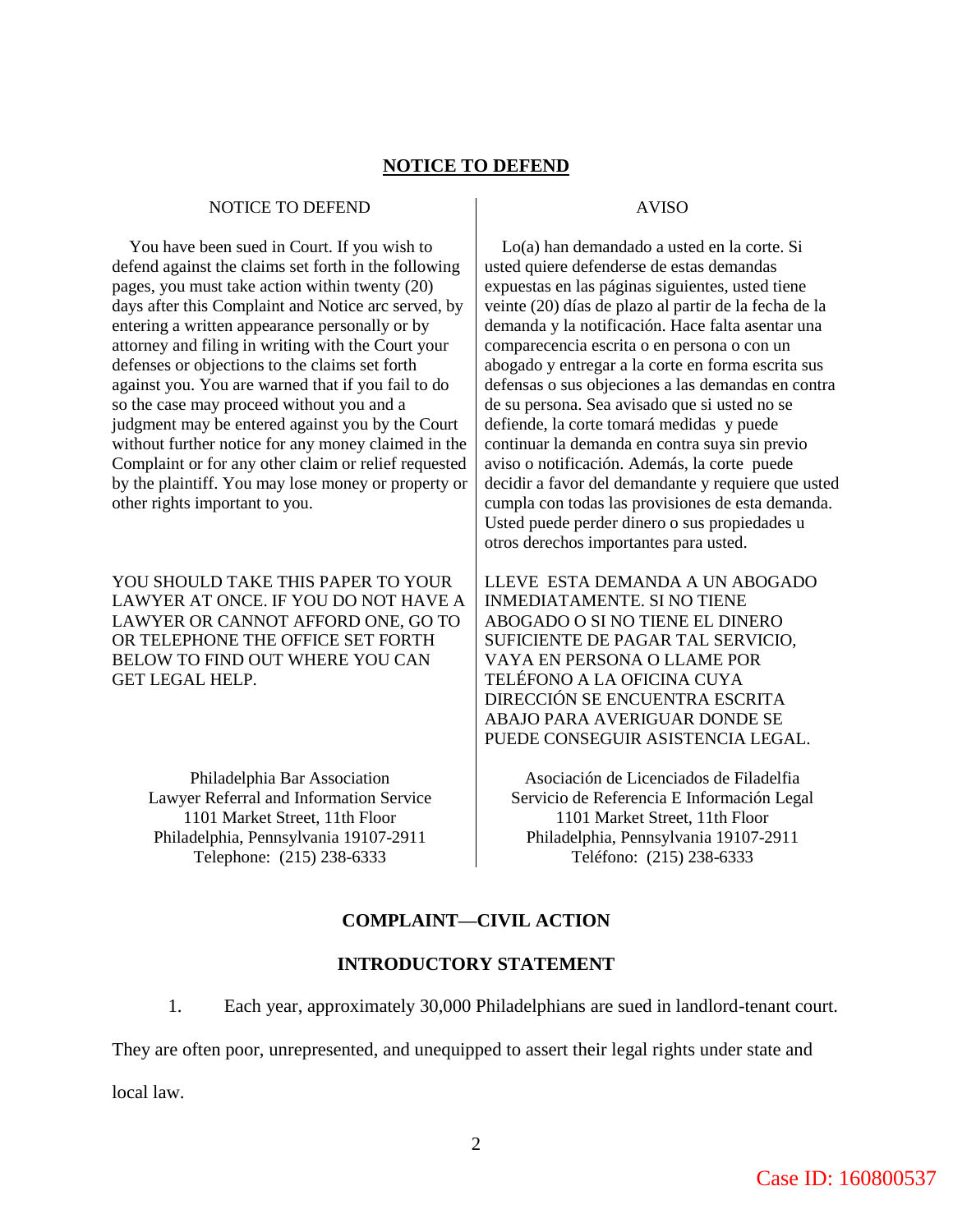2. That these tenants regularly proceed without counsel creates a dramatic power imbalance in both landlord-tenant court and in the Philadelphia rental market. Landlords, their attorneys, or their property managers may demand money and possession when they have no legal right to do so, all the while making clear misstatements about the conditions of substandard properties in which tenants live. And with few lawyers regularly representing poor tenants, little about this dynamic changes.

3. The underlying eviction suit against the plaintiff in this action is emblematic of this problem. In December 2013, Yazmin Vazquez, a low-income Philadelphian and caregiver for her two year-old nephew, rented an apartment from Marc Gilbert, a New York-based landlord. That apartment was unlicensed, vermin-infested, without working heat, and had raw sewage leaking in the basement. When Ms. Vazquez complained about the unsanitary and unsafe conditions of her apartment—both to Philadelphia officials and to Gilbert and his property management company—the defendants engaged in a harassment campaign against her, attempting to dispossess her through self-help measures outside of the law, and when that failed, by filing an eviction complaint against her that contained multiple misrepresentations and demanded rent and other charges that she did not owe.

4. Ms. Vazquez now brings suit, under Pennsylvania and local law, to recover damages exceeding \$50,000, for, among other things, past rent paid, out-of-pocket expenses, consequential damages, emotional distress, punitive damages, and fees and costs.

#### **PARTIES**

5. Plaintiff Yazmin Vazquez is a Philadelphia resident, currently residing at 531 E. Indiana Avenue, Philadelphia, PA 19134.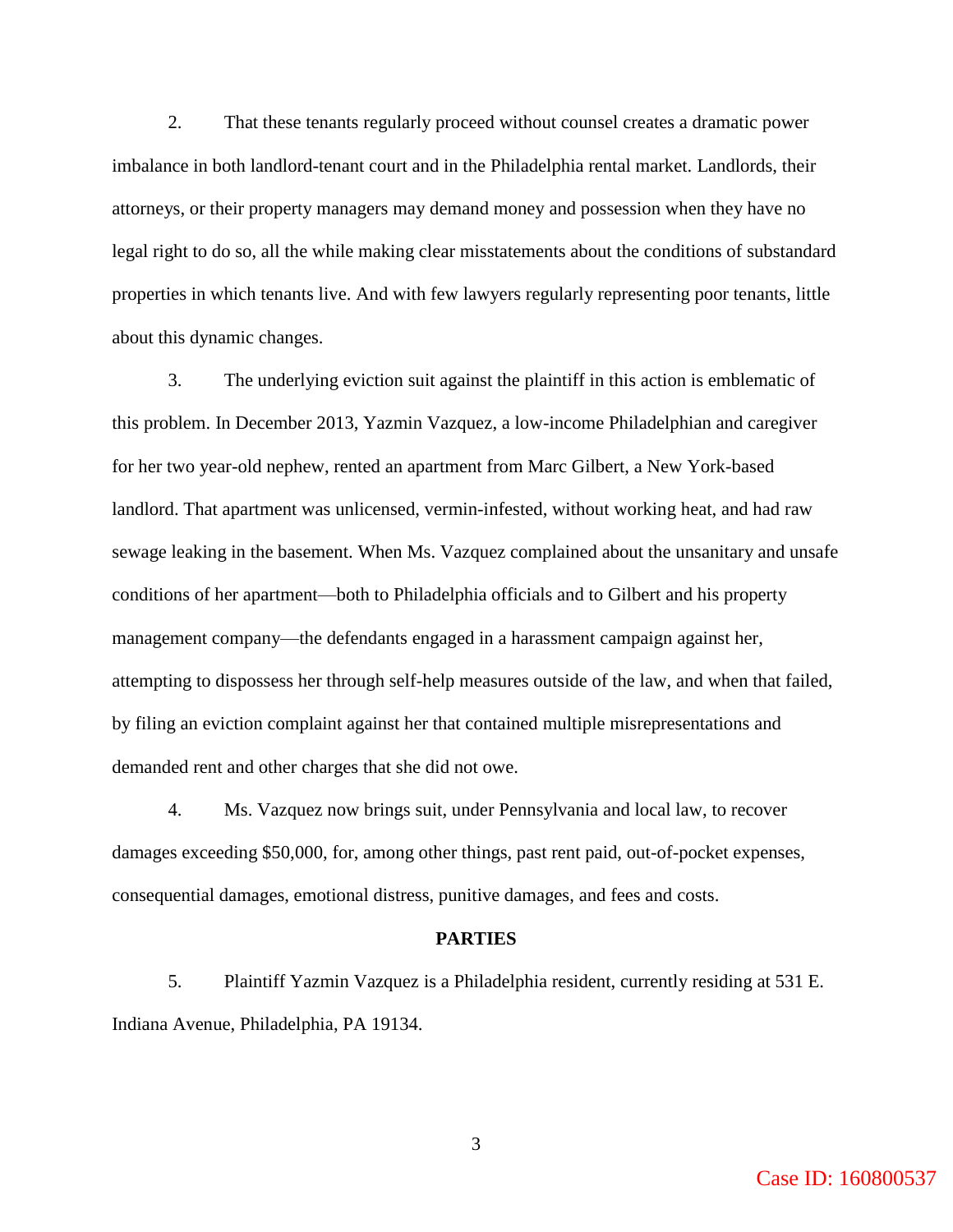6. Ms. Vazquez is a low-income resident of Philadelphia. While she has no children, she spent approximately the last two years caring for her nephew, doing so from the time he was one month old, as well as for her mother, a woman who suffers from diabetes, asthma, and cardiac ailments.

7. Defendant Marc A. Gilbert is the record owner of 1122 W. Loudon Street, Philadelphia, PA 19141.

8. A resident of New York City, Gilbert is an owner of various properties in lowincome neighborhoods in Philadelphia, and on at least seven occasions he has been sued by the City of Philadelphia for his failure to comply with Philadelphia laws regulating the licensing and maintenance of his rental properties. He currently resides at 510 W. 110th Street 1A, New York, NY 10025.

9. Defendant Obara Investment Realty Advisors, LLC ("Obara Investment") is a Pennsylvania-based Limited Liability Corporation, with a current address of 1508 W. Seybert Street, Philadelphia, PA 19121.

#### **FACTS**

#### **The Conditions at 1122 W. Loudon**

10. In December 2013, Ms. Vazquez moved into a second floor apartment at 1122 W. Loudon Street ("the Apartment"), part of a two-story property owned by Gilbert.

11. When Ms. Vazquez moved in, Gilbert did not have a rental license for the Apartment, as required by Philadelphia law. *See* Phila. Code § 9-3902(1)(a).

12. He did not acquire such a license until July of 2015, twenty months into Ms. Vazquez's tenancy.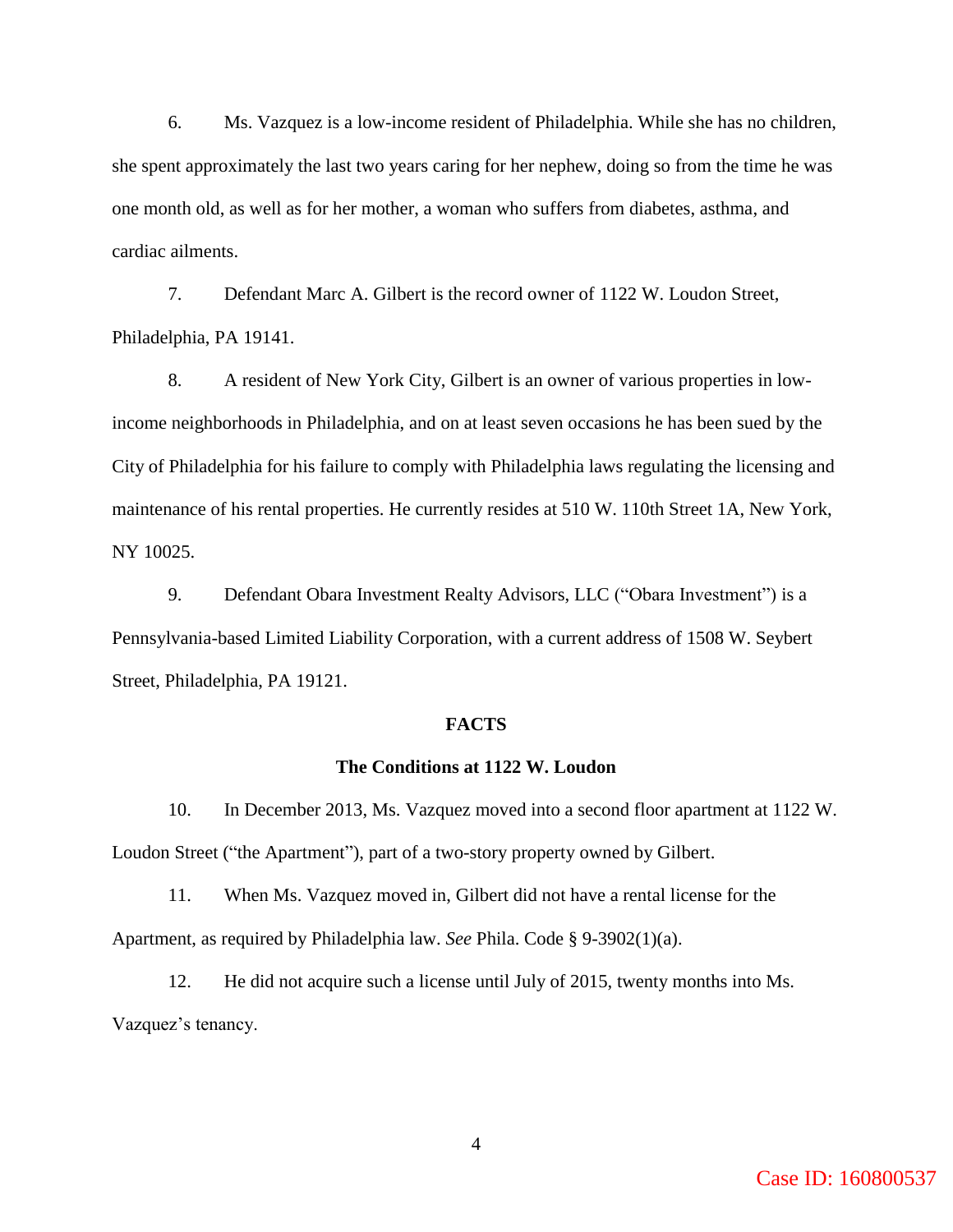13. Gilbert never provided Ms. Vazquez a Certificate of Rental Suitability, as required by the Philadelphia Code. *See* Phila. Code § 9-3903(1)(a).

14. Gilbert never provided Ms. Vazquez with an attestation as to the suitability of the unit. *See id.*

15. Gilbert never provided Ms. Vazquez the Partners for Good Housing Handbook, also required by the Code. *See id.*

16. By the end of her first night in the property, Ms. Vazquez realized that the heating system was not heating the Apartment, and told this to Gilbert.

17. On or around January 4, 2014, Gilbert arrived at the Apartment to collect a security deposit and rent from Ms. Vazquez.

18. Gilbert did not fix the inoperable heating system. Instead, he brought Ms. Vazquez a single space heater, to a heat a four room, one bathroom apartment.

19. Ms. Vazquez continued to ask Gilbert to repair the heating system. He never did, and over the course of three winters, Ms. Vazquez obtained warmth from up to five space heaters at the same time, four of which she paid for herself.

20. The Apartment was infested by mice and roaches, windows were cracked, light fixtures were defective, the stove did not work properly, smoke detectors were not properly installed, and for months, raw sewage was leaking in the basement.

21. Ms. Vazquez notified Gilbert of the conditions of the Apartment, but he failed to remedy them.

22. Gilbert and Ms. Vazquez had a written lease for the property. *See* Ex. A.

23. The lease provides that utilities were to be included. *See* Ex. A at 2 ¶9.

24. Gilbert did not, in fact, pay the electrical or gas service.

Case ID: 160800537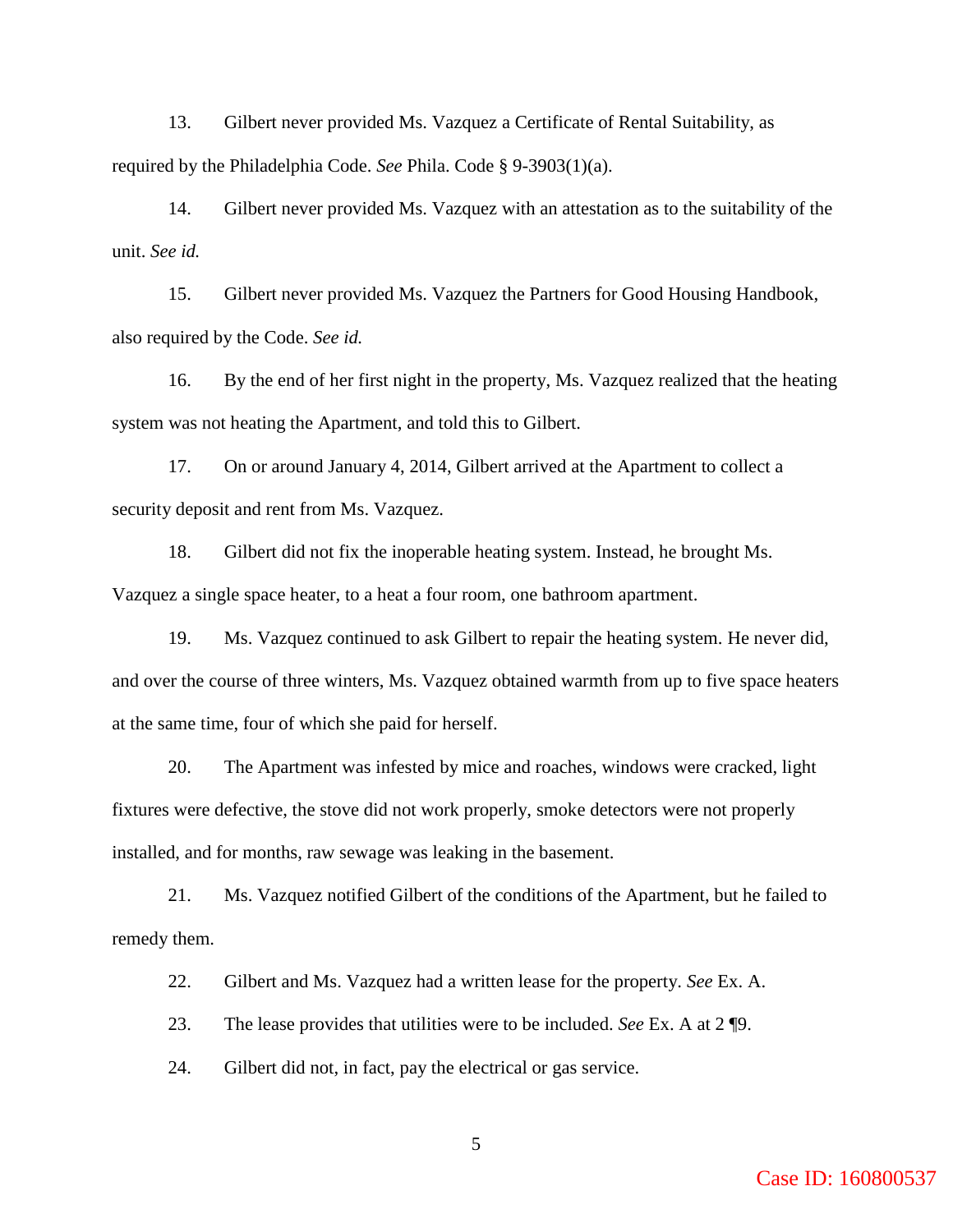25. In spring 2015, Ms. Vazquez was unable to keep up with her gas bills and PGW turned off her service. For months thereafter, Ms. Vazquez did not have hot water, causing her to bathe herself with water heated from an electric stove.

26. When the weather turned cold or when the sewage smell grew stronger, Ms. Vazquez placed her nephew at night in the care of others, so that he could sleep in a warmed room, be bathed in warm running water, and would not have to inhale the smell of sewage.

27. Ms. Vazquez entered into a payment plan with PGW in October 2015. Even then, however, the heating system was not fixed.

28. Until in or around fall 2015, Gilbert actively managed the property and personally collected the rent.

29. In fall 2015, Gilbert contracted with Defendant Obara Investment to manage the property, conduct needed repairs, and collect rent.

30. Most of Obara Investment's work was carried out by its employee and authorized agent, Kwame Johnson.

31. Ms. Vazquez made repeated requests to Johnson that he repair the heater and other deficiencies in the Apartment, but he failed to do so.

32. During the entire period of Ms. Vazquez's tenancy, the heating system failed to actually heat the Apartment.

33. The conditions in the Apartment greatly affected Ms. Vazquez's mental and physical health.

34. The smell of raw sewage made Ms. Vazquez sick to her stomach.

35. The smell of raw sewage made Ms. Vazquez feel depressed and isolated in the Apartment, because she was embarrassed to have anyone come into her home.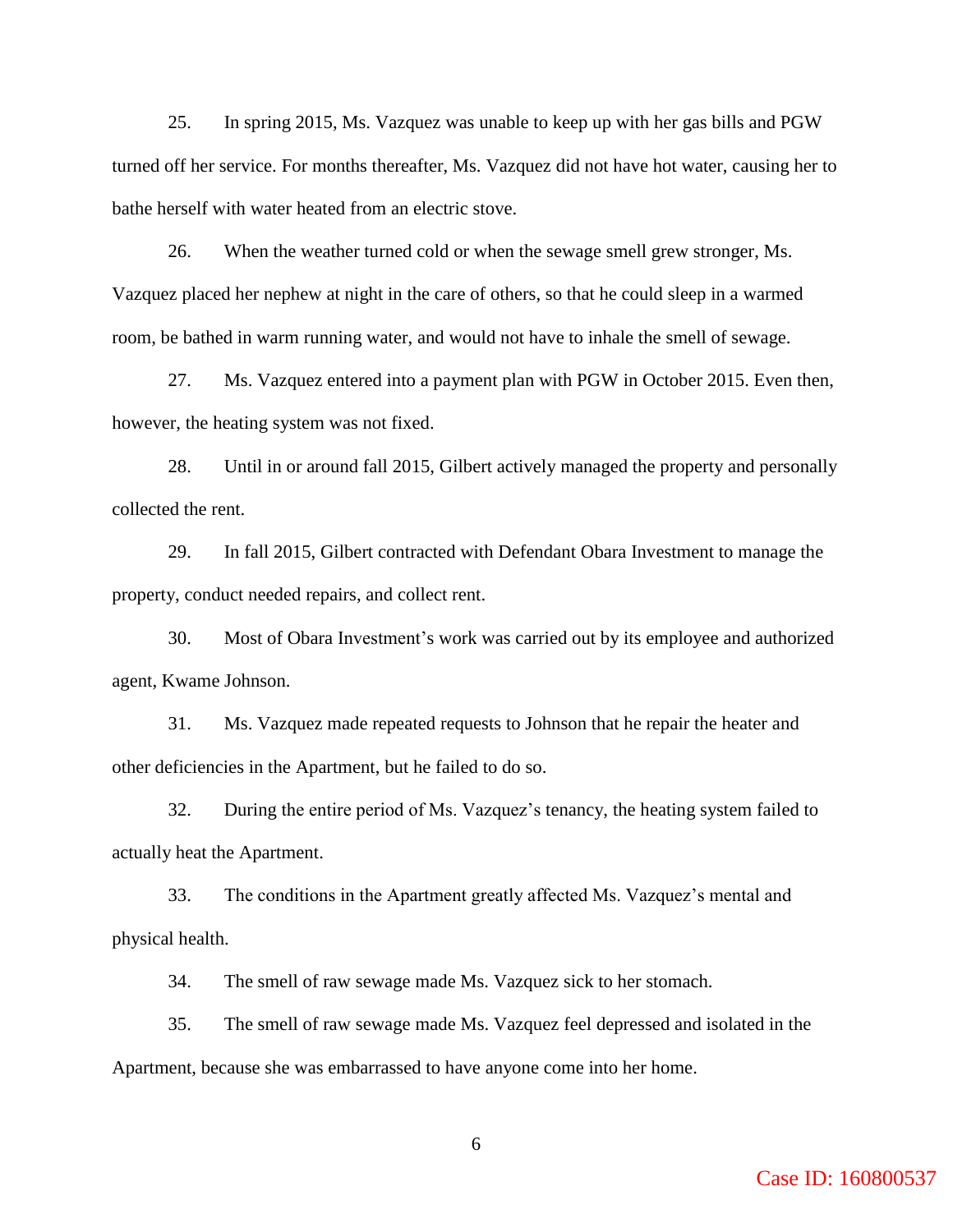36. The conditions in the Apartment, and how they impacted her ability to care for her nephew and for her mother, caused Ms. Vazquez intense anguish.

37. When Ms. Vazquez had to take her nephew to stay with others, due to the conditions in the Apartment, he would cry upon her leaving. These moments caused her to feel intense guilt and to feel worthless.

38. Ms. Vazquez believes the cold of the Apartment caused her mother to become ill, and forced her into the hospital. This caused Ms. Vazquez to feel intense anger, guilt, and shame.

39. The conditions of the Apartment had a considerable impact on Ms. Vazquez's mental well-being in other ways.

40. Ms. Vazquez would clean the Apartment compulsively each day, hear rodents throughout the Apartment at night, and wake up to fresh droppings and the need to start cleaning again.

41. In total, the conditions of the Apartment made Ms. Vazquez physically ill, unable to sleep, gave her nightmares, caused her to cry frequently and to gain weight, and otherwise made her feel extremely depressed and anxious.

### **The Legal Process Begins**

42. In January 2016, Ms. Vazquez complained to the City of Philadelphia's Department of Licenses and Inspections ("L&I") about the defendants' failure to remedy the Apartment's substandard conditions.

43. On January 27, 2016, Ms. Vazquez emailed Johnson, informing him that she would move out of the Apartment by the end of February 2016.

Case ID: 160800537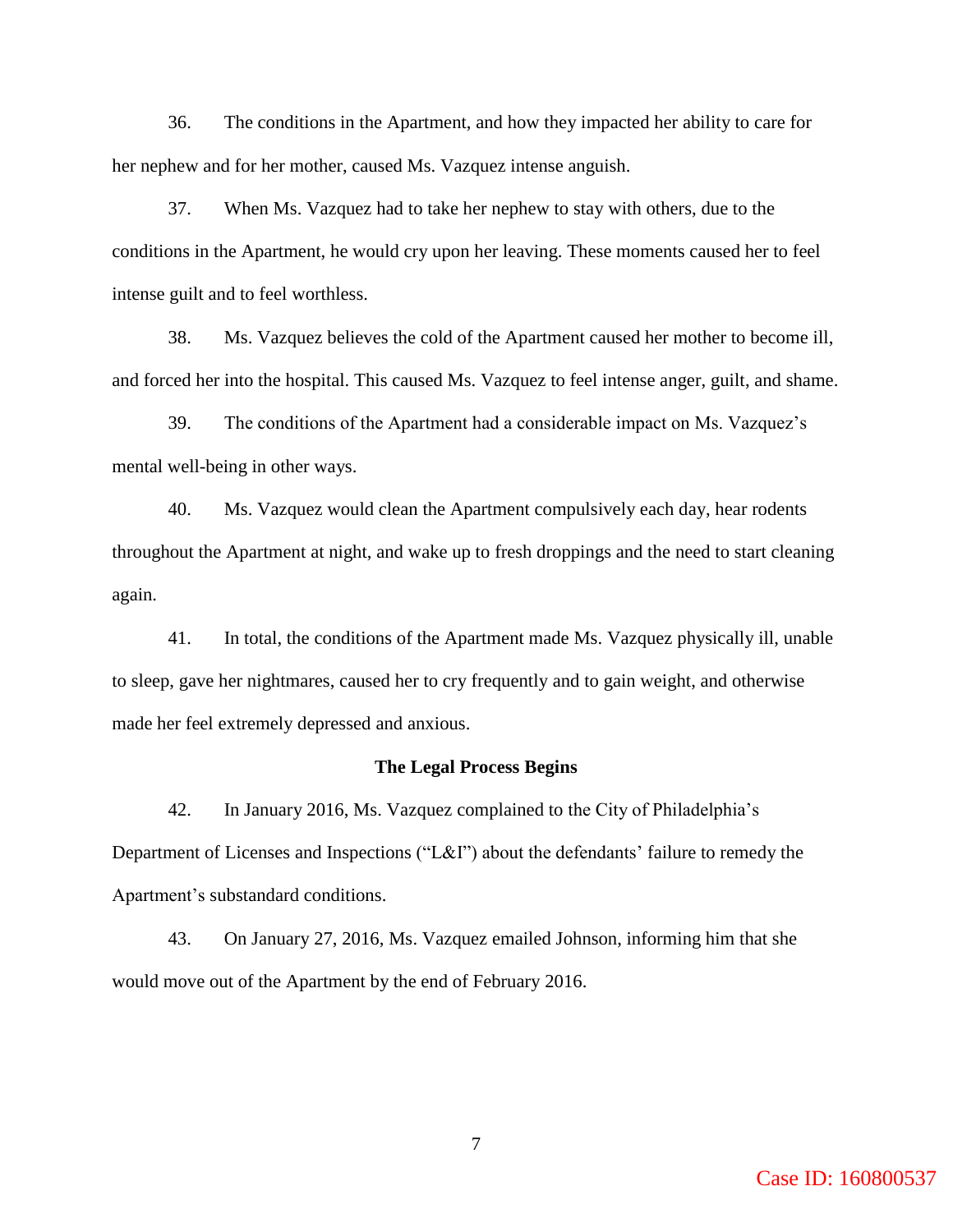44. On February 4, 2016, an inspector from L&I visited the property, and found numerous violations, including, among other things, vermin infestation caused by rodent burrows and inadequate heat.

45. L&I also cited Gilbert for having an unauthorized apartment on the first floor.

46. On or around February 25, 2016, Johnson met with Ms. Vazquez at the Apartment. He told her that the defendants wanted her to continue living there, offering that they would lower her rent, while promising to make needed repairs. On this basis, Ms. Vazquez agreed to remain in the Apartment.

47. On February 25, 2016, L&I reinspected the Apartment, and cited its inoperable heater, mice and roach infestations, a malfunctioning stove and light fixtures, cracked windows, and raw sewage in the basement. *See* Ex. B.

48. Based upon these violations, L&I found the property to be "unfit for human occupancy." *See id.* at 3.

49. Upon information and belief, on February 29, 2016, notice of the violations was sent to Gilbert, alerting him that the property was to be reinspected in March.

50. In early March, Johnson returned to the property and told Ms. Vazquez that Gilbert had rejected the proposal that Johnson had made for Ms. Vazquez to stay.

51. Johnson stated that they would instead find a tenant who would pay rent and not complain.

52. On March 11, 2016, L&I returned to the property and found the same conditions. *See* Ex. C.

53. L&I sent a "final warning" to Gilbert on March 15, 2016. *See id.*

Case ID: 160800537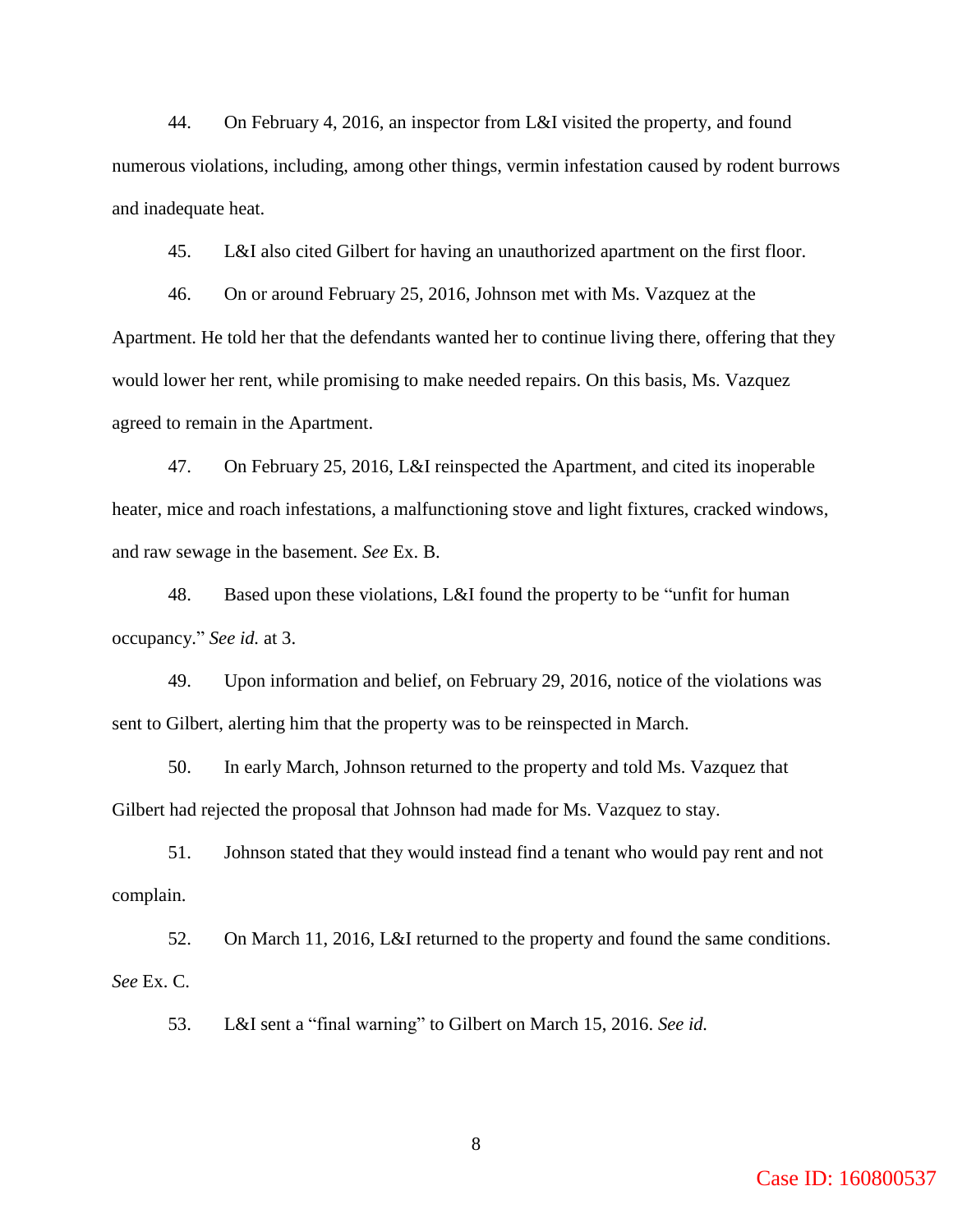54. On or around March 21, 2016, Johnson delivered a notice to quit the Apartment to Ms. Vazquez, alleging that she was delinquent in her rent. *See* Ex. D.

55. The notice was signed by Obara Investment Managing Partner Joe Quinones.

56. The notice threatened that if Ms. Vazquez did not pay within three days, an eviction would be filed against her, and that she would be responsible for court costs, plus an "eviction filing fee of \$150 and court appearance fee of \$250." *See id.*

57. The letter also threatened that an eviction would be a permanent mark on her credit.

58. Ms. Vazquez, in fact, owed no rent as a matter of law, because Gilbert never secured a Certificate of Rental Suitability, and because the Apartment was not fit to be lived in.

59. Ms. Vazquez did not owe an "eviction filing fee" or a "court appearance fee," because those charges were not authorized under contract or statute.

60. There was no legal authority for the defendants to give Ms. Vazquez only three days notice. The written lease expressly provides that Ms. Vazquez was to receive thirty days notice. *See* Ex. A at 5 ¶23.

61. Defendants, however, acted before three days expired. On or around the early morning hours of the next day, March 23, an Obara Investment employee arrived at the Apartment, and attempted to change Ms. Vazquez's locks and lock her out of the Apartment.

62. When Ms. Vazquez threatened to call the police, the employee left.

63. Self-help evictions are prohibited by law, and in Philadelphia, are punishable by ninety days imprisonment. *See* Phila. Code. § 9-1605.

64. At or around this time, Ms. Vazquez went to a tenants' rights organization, which informed her of Philadelphia landlord-tenant laws.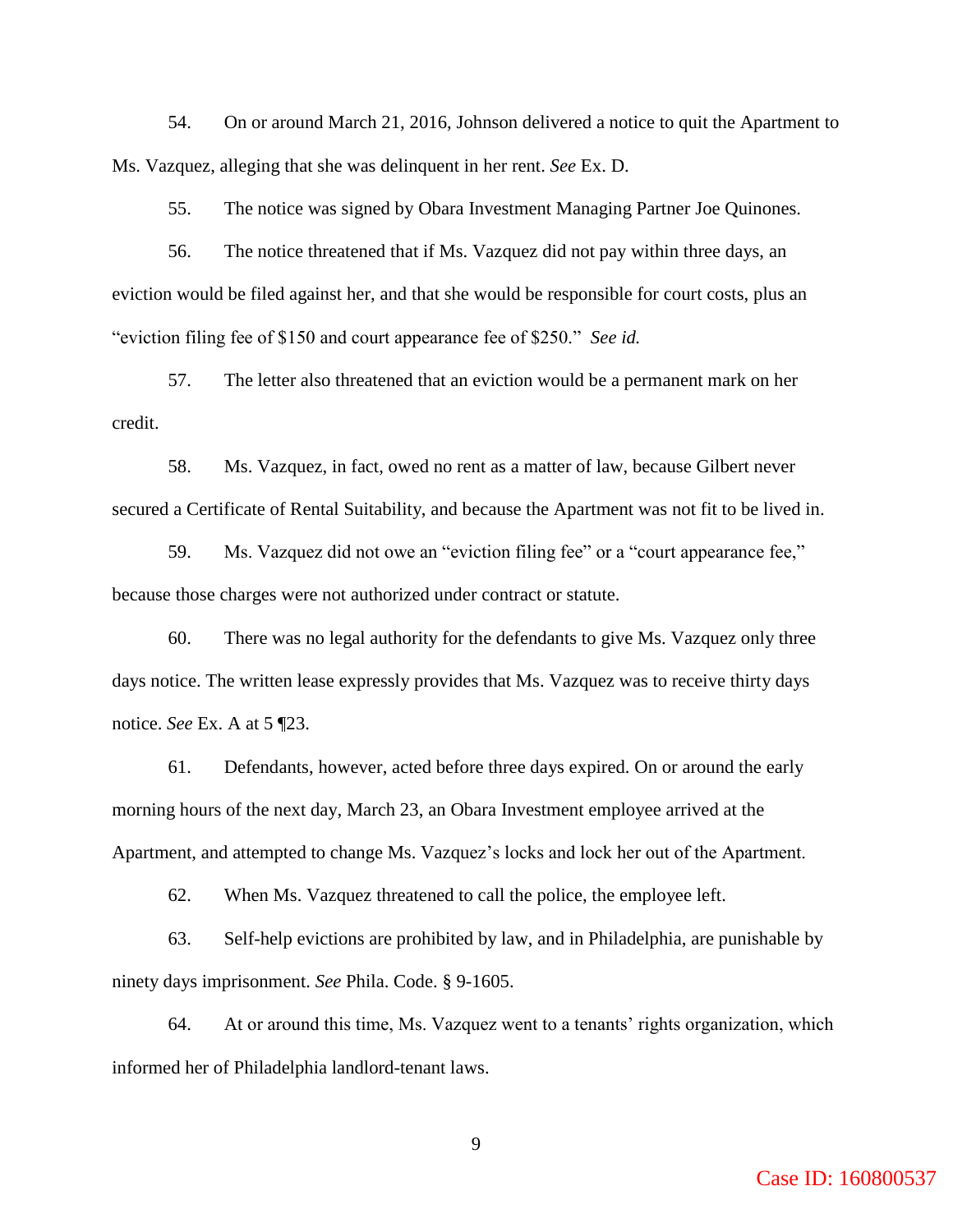65. With knowledge of Philadelphia law, and in response to the actions of the defendants, Ms. Vazquez filed a complaint with the Philadelphia Fair Housing Commission against the defendants. She alleged unfair rental practices and retaliation for her reporting of violations to L&I.

66. When Ms. Vazquez returned to the Apartment after filing the Fair Housing Commission complaint, Johnson and Quinones were both there. They were attempting to change her locks illegally for a second time.

67. Ms. Vazquez pleaded for Johnson and Quinones to leave and informed them that she had filed the Fair Housing Commission complaint.

68. After a prolonged confrontation, Ms. Vazquez promised to move out of the Apartment on March 28, 2016. Johnson and Quinones left the premises.

69. On March 28, 2016, Ms. Vazquez moved out of the Apartment. While she was moving out, an Obara Investment employee inspected the Apartment, and relayed the conditions to Johnson over the phone.

70. Upon completion of the inspection, Ms. Vazquez handed over her keys.

71. On April 1, 2016, Gilbert, through Johnson, filed an eviction suit against Ms. Vazquez. *See* Ex. E.

72. Pursuant to the records of the Pennsylvania Disciplinary Board, Johnson is not a licensed attorney.

73. Instead, pursuant to Municipal Court Rules, Johnson filed the complaint as Gilbert's authorized representative. *See* Phila. M.C.R. Civ. P. Nos. 102, 131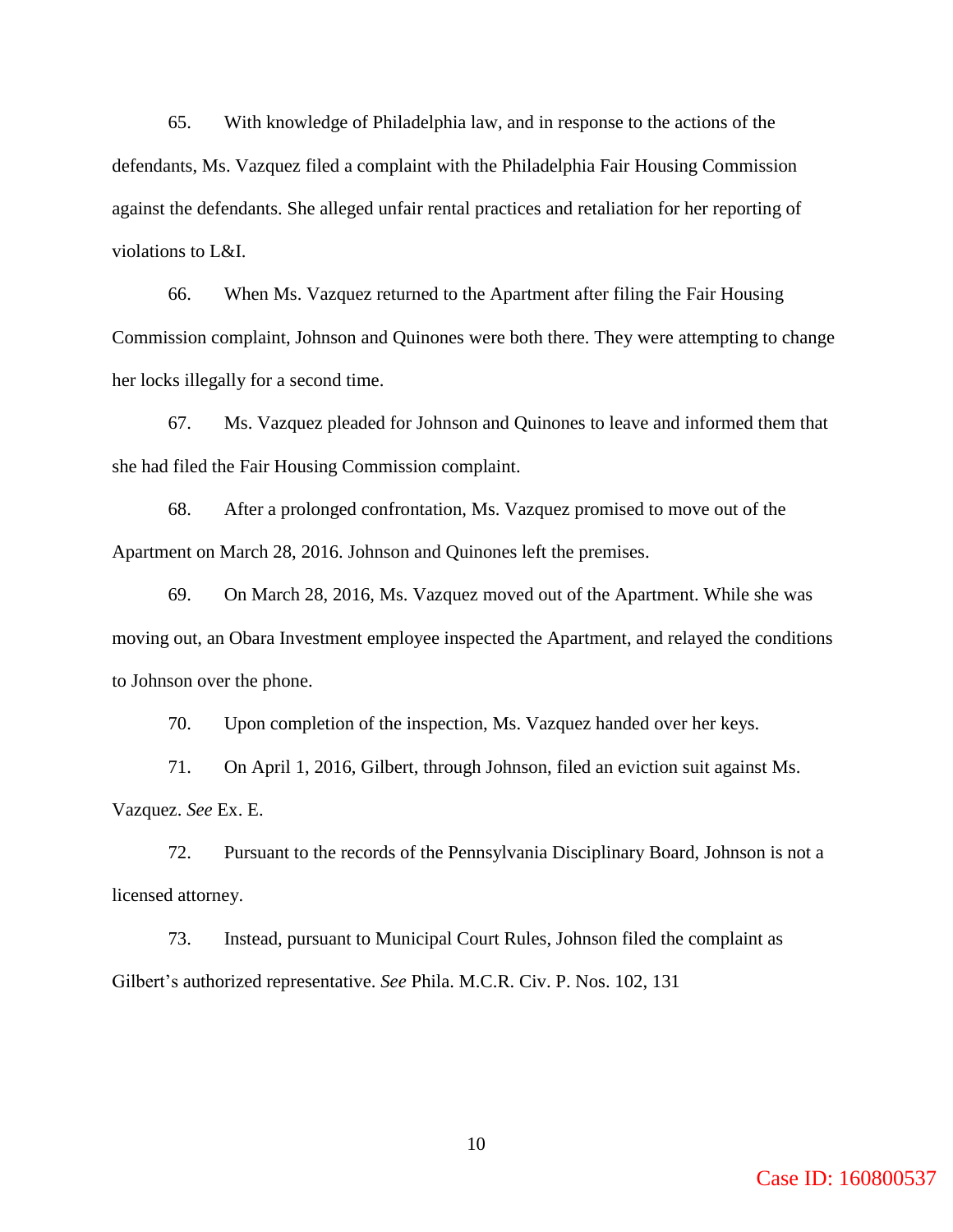74. The complaint falsely stated that Gilbert had no knowledge of any outstanding L&I violations, that the Apartment was fit for its intended use, and that Ms. Vazquez refused to surrender possession of the property.

75. The complaint falsely stated that the attached notice to quit was the same that had been sent to Ms. Vazquez.

76. The notice attached to the complaint said that Ms. Vazquez would have ten days to quit the Apartment, rather than the three days provided in the notice Ms. Vazquez actually received. *Compare* Ex. D with Ex. F.

77. The complaint demanded rent that was not owed, and demanded the same "eviction fee" and "court appearance fee" with which Obara Investment had threatened Ms. Vazquez.

78. Johnson told Ms. Vazquez that he would withdraw the eviction complaint if she withdrew her complaint with the Fair Housing Commission.

79. On May 11, 2016, the Fair Housing Commission heard testimony and entered an order against Gilbert and Obara Investment.

80. Among other things, that order stated that the eviction was retaliatory, that the Apartment was unlicensed for most of Ms. Vazquez's tenure, that Ms. Vazquez was never given a Certificate of Rental Suitability, and that the defendants constructively evicted her. *See* Ex. G.

81. The defendants did not appeal that decision within thirty days, rendering it final and unappealable.

82. The pursuit of the eviction action against her by the defendants caused Ms. Vazquez to experience additional stress, anxiety, sleeplessness, anger, and depression.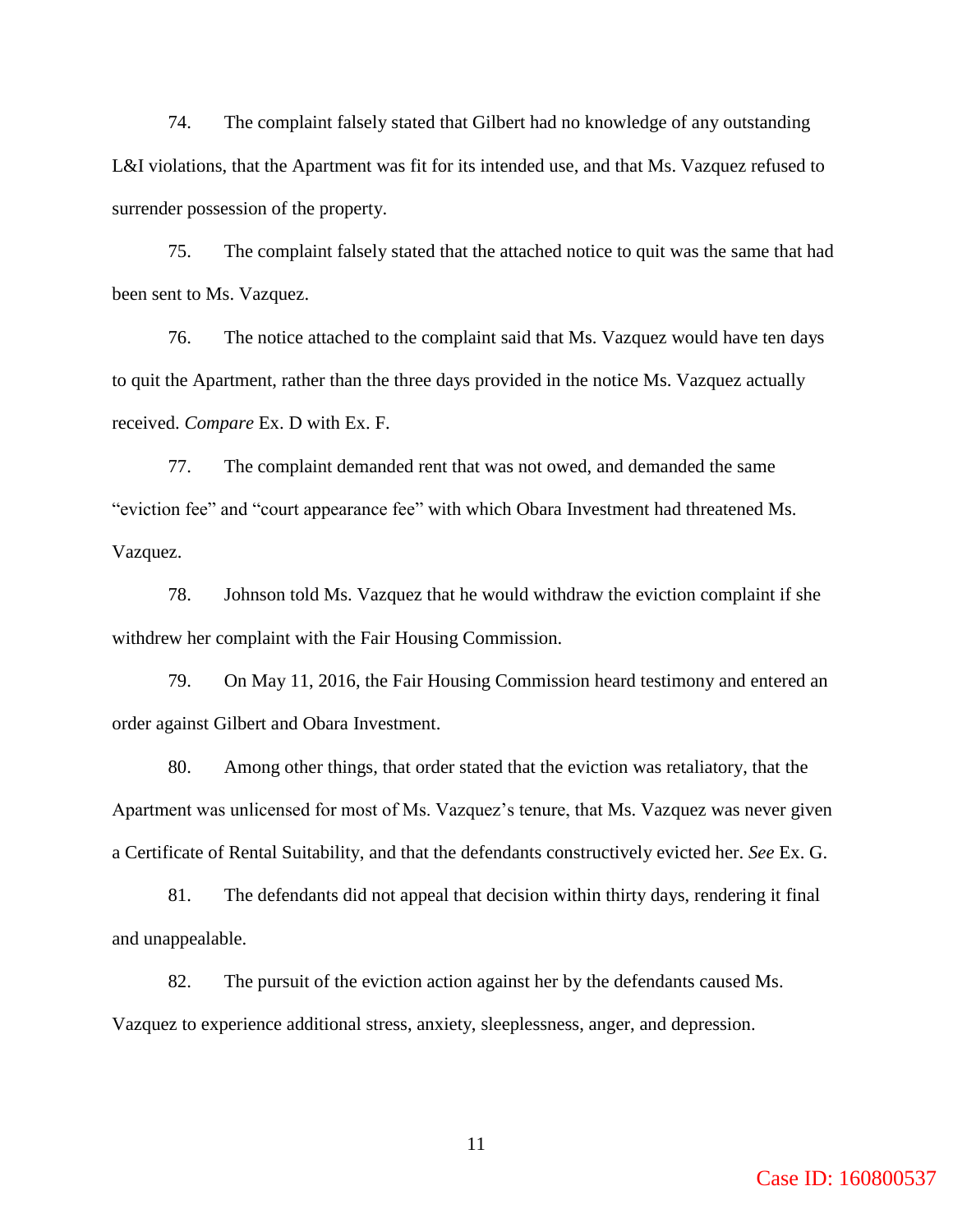83. On May 20, 2016, Ms. Vazquez appeared in landlord-tenant court to defend herself against Gilbert's eviction.

84. Mr. Johnson appeared and sat in court for approximately fifteen minutes.

85. Upon being notified that Ms. Vazquez had counsel, and minutes before a judge was to appear, he withdrew the case and left court. Upon information and belief he stated to court staff that he had a family emergency.

86. To this date, the eviction complaint against Ms. Vazquez has not been re-filed.

## **COUNT I: VIOLATION OF PHILADELPHIA CODE §§ 9-3902, 9-3903 (Yazmin Vazquez v. Marc A. Gilbert)**

87. Ms. Vazquez incorporates paragraphs 1 through 86 by reference.

88. Section § 9-3902 of the Philadelphia Code requires that all rental properties be licensed, and states that "[n]o person shall collect rent . . . unless a valid rental license has been issued for the property." Phila. Code  $\S$  9-3902(1)(a).

89. The Code further requires that a landlord "shall, at the inception of each tenancy, provide to the tenant a Certificate of Rental Suitability that was issued by the Department no more than sixty days prior to the inception of the tenancy. The owner shall at the same time provide the tenant a copy of the owner's attestation to the suitability of the dwelling unit as received by the Department pursuant to  $\S 9-3903(2)(b)(iii)$ , and a copy of the 'City of Philadelphia Partners for Good Housing Handbook.'" *Id.* at § 9-3903(1)(a).

90. The failure to comply with each of the above provisions prohibits a landlord from "collecting rent during or for the period of noncompliance," and provides a private right of action to enforce the law. *Id.* at § 9-3901(4)(e)-(f).

91. Gilbert failed to comply with § 9-3902 from December 2013 through June of 2015, because he had no license for the Apartment.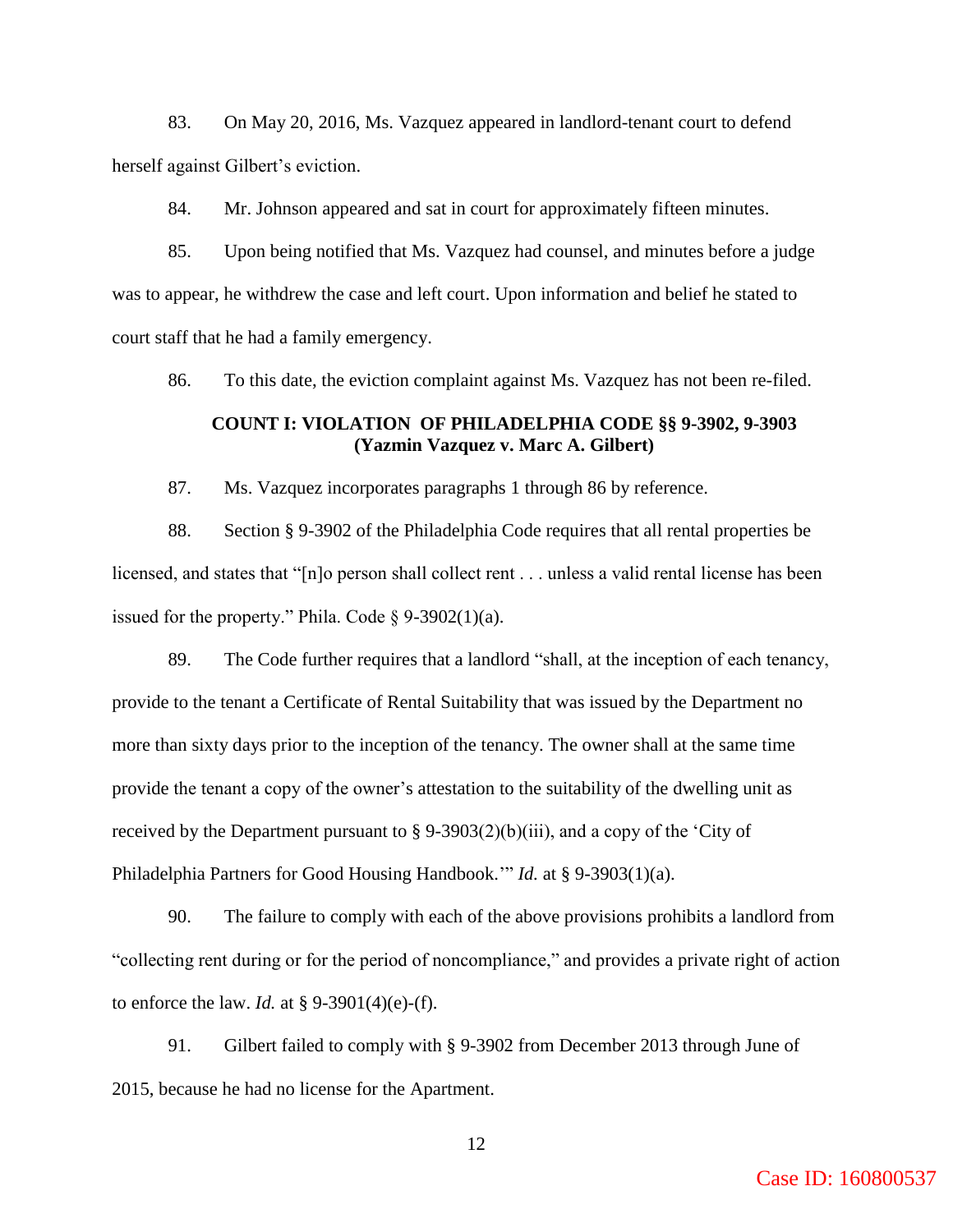92. Gilbert failed to comply with § 9-3903 because he never provided Ms. Vazquez a Certificate of Rental Suitability, his attestation as to the suitability of the Apartment, or the Partners for Good Housing Handbook.

93. Gilbert's failure to comply with §§ 9-3902 and 9-3093 caused harm to Ms. Vazquez. He collected approximately \$16,250 in rent when he was prohibited from doing so, and his failure to provide a Certificate of Rental Suitability, an attestation as to the suitability of the property, and a Handbook, all prevented Ms. Vazquez from being alerted her to her rights under state and local law to live in a habitable property.

94. Wherefore, Ms. Vazquez demands judgment in her favor and against Gilbert, including for a return of all moneys paid for rent of 1122 W. Loudon Street, and other such relief as the Court deems appropriate.

# **COUNT II: BREACH OF CONTRACT (Yazmin Vazquez v. Marc A. Gilbert)**

95. Ms. Vazquez incorporates paragraphs 1 through 94 by reference.

96. Gilbert and Ms. Vazquez had a written lease for the property. *See* Exhibit A.

97. Implied in each lease in Pennsylvania is a warranty of habitability.

98. Gilbert breached the warranty of habitability, and thus the lease, because the

Apartment was unfit for human habitation.

99. The lease provides that utilities were to be included.

100. Gilbert breached the lease by failing to provide gas or electrical services.

101. Gilbert's repeated breach of the contract was malicious, wanton, willful, reckless, and oppressive.

102. Ms. Vazquez's emotional distress and mental suffering, caused by Gilbert's breach, was a particularly likely consequence of his breach.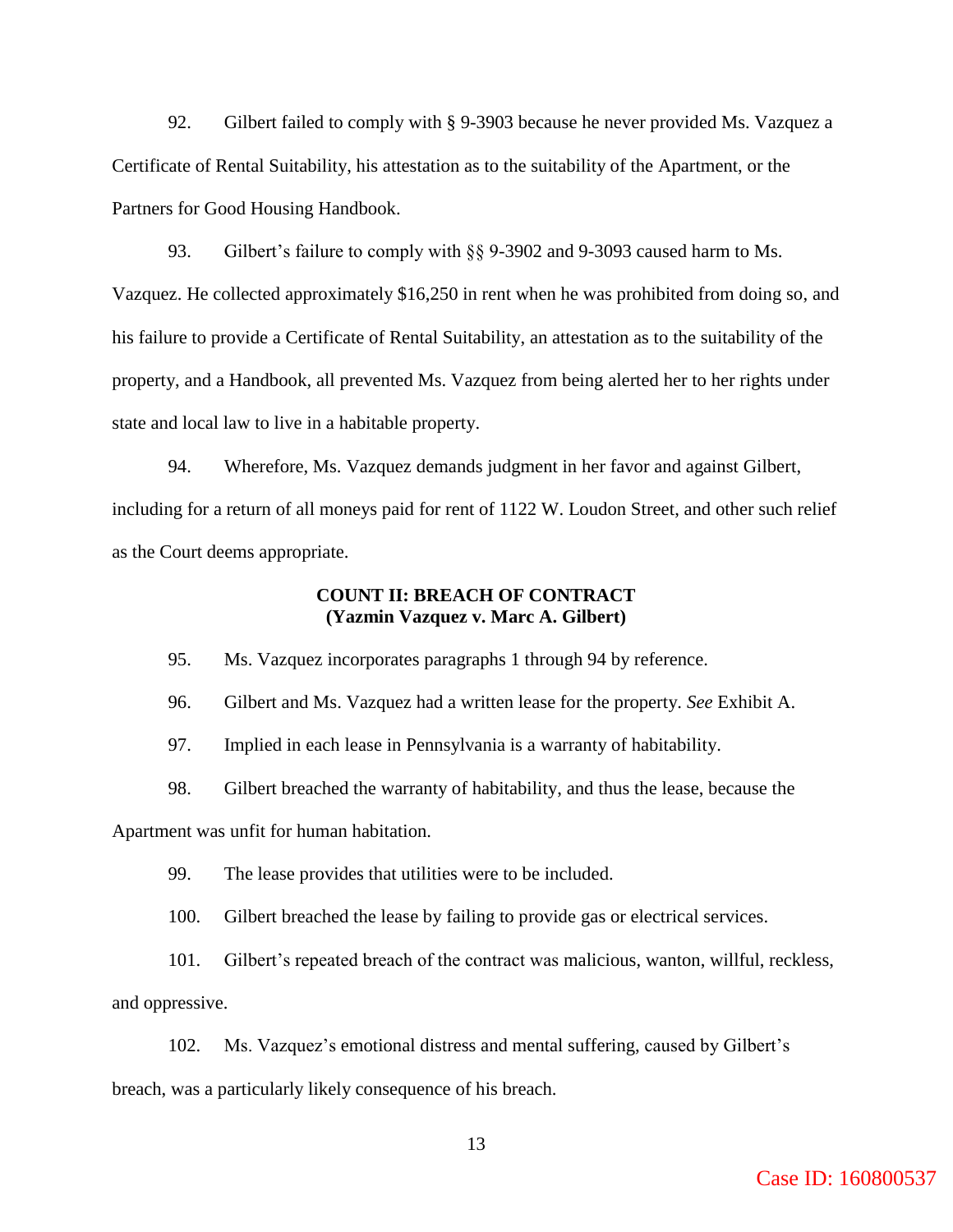103. Gilbert's breach caused damages to Ms. Vazquez, including, but not limited to, moneys paid that Gilbert was not owed, utilities paid that Gilbert was supposed to pay, emotional distress, and humiliation.

104. The lease also provides that any prevailing party in an action brought to enforce any provision of the lease shall collect reasonable attorneys fees and costs.

105. Wherefore, Ms. Vazquez demands judgment in her favor and against Gilbert, reflecting the difference between the rent she paid and the diminution in value of the Apartment during her tenancy and the utilities that she paid, moneys she paid in attempts remedy the conditions in the Apartment, consequential damages for her humiliation and distress, reasonable attorneys fees, costs, and other such relief as the Court deems appropriate.

# **COUNT III: FAIR CREDIT EXTENSION UNIFORMITY ACT (Yazmin Vazquez v. Marc A. Gilbert and Obara Investment Realty Advisors, LLC)**

106. Ms. Vazquez incorporates paragraphs 1 through 105 by reference.

107. The moneys demanded by Gilbert and Obara Investment, both in the notice to quit and in the eviction suit, constitute debts under the Pennsylvania Fair Credit Extension Uniformity Act (FCEUA), in that they result from a "lease [of] real or personal property for personal, family or household purposes." 73 P.S. § 2270.3.

108. The notice to quit, the eviction complaint, and the attempts to lock Ms. Vazquez out of the Apartment, each constitute communications under the FCEUA.

109. Under the FCEUA, Gilbert, as one to whom a debt is owed, is a creditor.

110. Under the FCEUA, Obara Investment, as Gilbert's agent and property manager, is also a creditor.

111. The defendants "engage[d] in . . . conduct the natural consequence of which [wa]s to harass, oppress or abuse [Ms. Vazquez] in connection with the collection of a debt," 73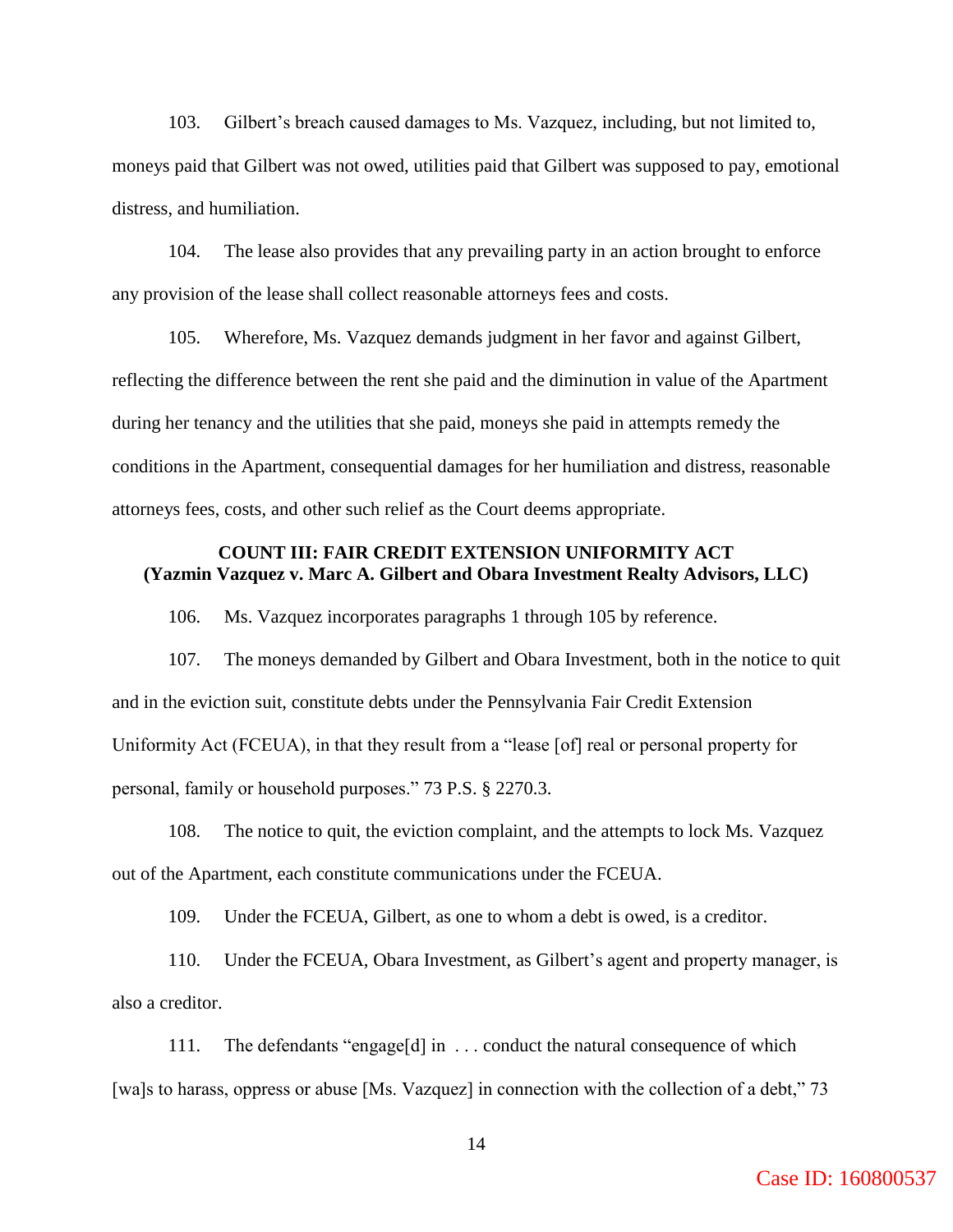P.S. § 2270.4(b)(4), "use[d] . . . false, deceptive [and] misleading representation or means in connection with the collection of [a] debt," *id.* at § (b)(5), and "use[d] unfair or unconscionable means to collect or attempt to collect any debt" by numerous methods, *id.* at § (b)(5), including, but not limited to:

- a. demanding back rent in the notice to quit that was not owed;
- b. demanding charges incidental to any rent obligation that were not expressly permitted by the lease or permitted by law;
- c. falsely stating that Ms. Vazquez only had three days to cure any alleged delinquency;
- d. falsely stating that an eviction would be a "permanent mark on [her] credit";
- e. making multiple false and misleading statements in the eviction complaint, including about moneys owed, the status of the Apartment as fit for its intended purpose, the supposed lack of outstanding L&I violations, and the attachment of a notice to quit that was not, in fact, the notice to quit sent to Ms. Vazquez;
- f. making numerous harassing phone calls and text messages about the eviction; and
- g. attempting on multiple occasions to lock Ms. Vazquez out of her apartment over the alleged debts.

112. In the alternative, Obara Investment, is a debt collector, "acting on behalf of a creditor, engaging or aiding directly or indirectly in collecting a debt owed or alleged to be owed a creditor or assignee of a creditor." 73 P.S. § 2270.3.

113. Under the FCEUA, any debt collector is liable for the same actions that violate the federal Fair Debt Collections Practices Act.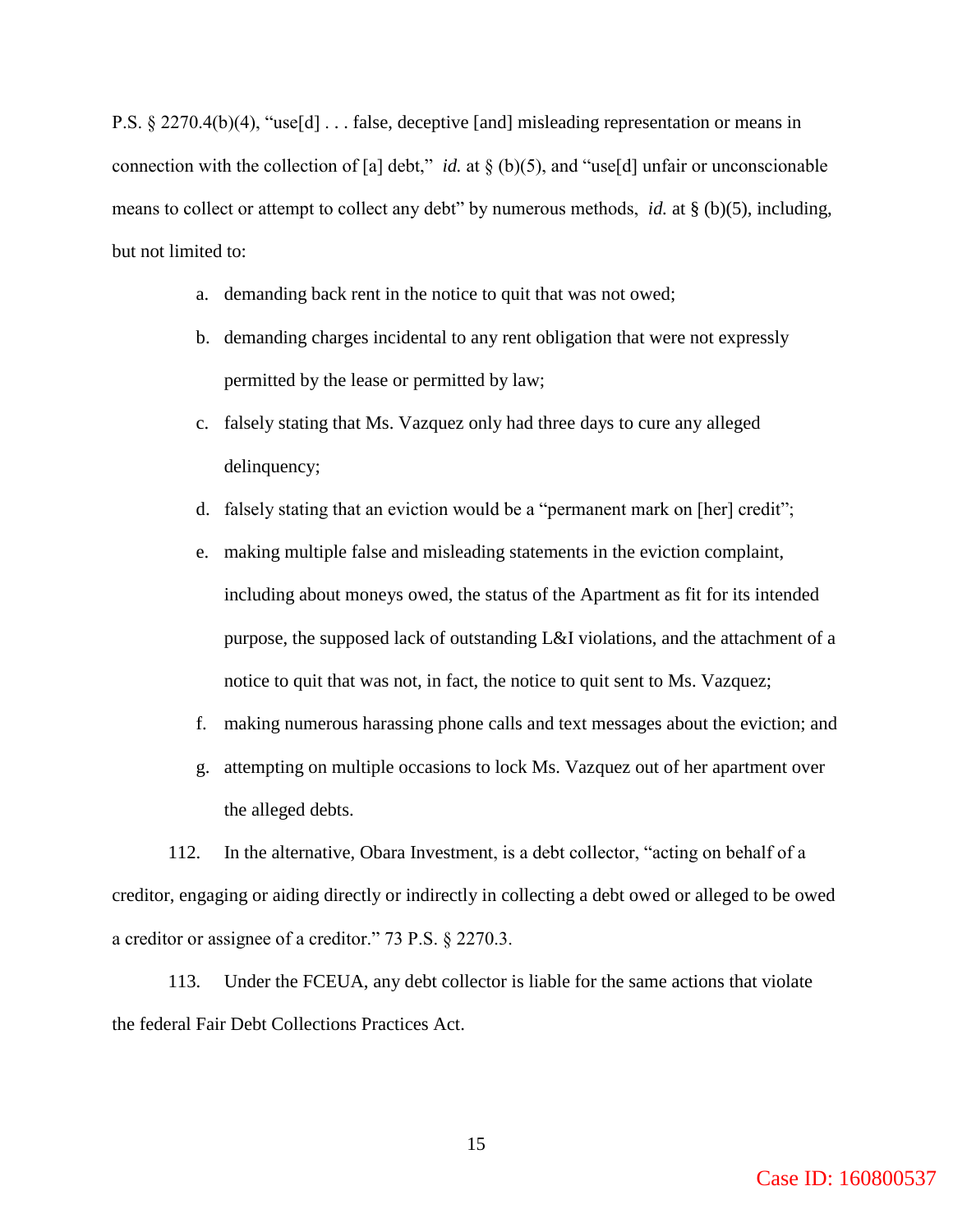114. And as a debt collector, Obara Investment's actions, described more fully above, gave a "false representation of the character, amount, or legal status of [a] debt" and of "any services rendered or compensation which may be lawfully received by any debt collector for the collection of a debt," 15 U.S.C. § 1692e(2), threatened to take an "action that cannot legally be taken," *id.* at § (6), and "use[d a] false representation or deceptive means to collect or attempt to collect [a] debt," *id.* at § (10).

115. Accordingly, Obara Investment's conduct as a debt collector violated the FCEUA.

116. Ms. Vazquez suffered actual damages as a result of the defendants' actions, including, but not limited to, costs incurred to defend the underlying eviction suit.

117. The FCEUA provides for trebled damages, statutory damages, and reasonable attorneys fees.

118. Wherefore, Ms. Vazquez demands judgment in her favor and against the defendants, three times her damages, statutory damages, attorneys fees, and other such relief as the Court deems appropriate.

# **COUNT IV: UNFAIR TRADE PRACTICES AND CONSUMER PROTECTION LAW (Yazmin Vazquez v. Marc A. Gilbert)**

119. Ms. Vazquez incorporates paragraphs 1 through 118 by reference.

120. The Pennsylvania Unfair Trade Practices and Consumer Protection Law ("UTPCPL") prohibits "[p]assing off goods or services as those of another," "[r]epresenting that goods or services have . . . characteristics, . . . uses, [and] benefits . . . that they do not have," "[r]epresenting that goods or services have "approval [or] status . . . that they do not have," and "[e]ngaging in . . . fraudulent or deceptive conduct which creates a likelihood of confusion or of misunderstanding." 73 P.S. § 201-2(4).

121. The UTPCPL applies to rental transactions.

Case ID: 160800537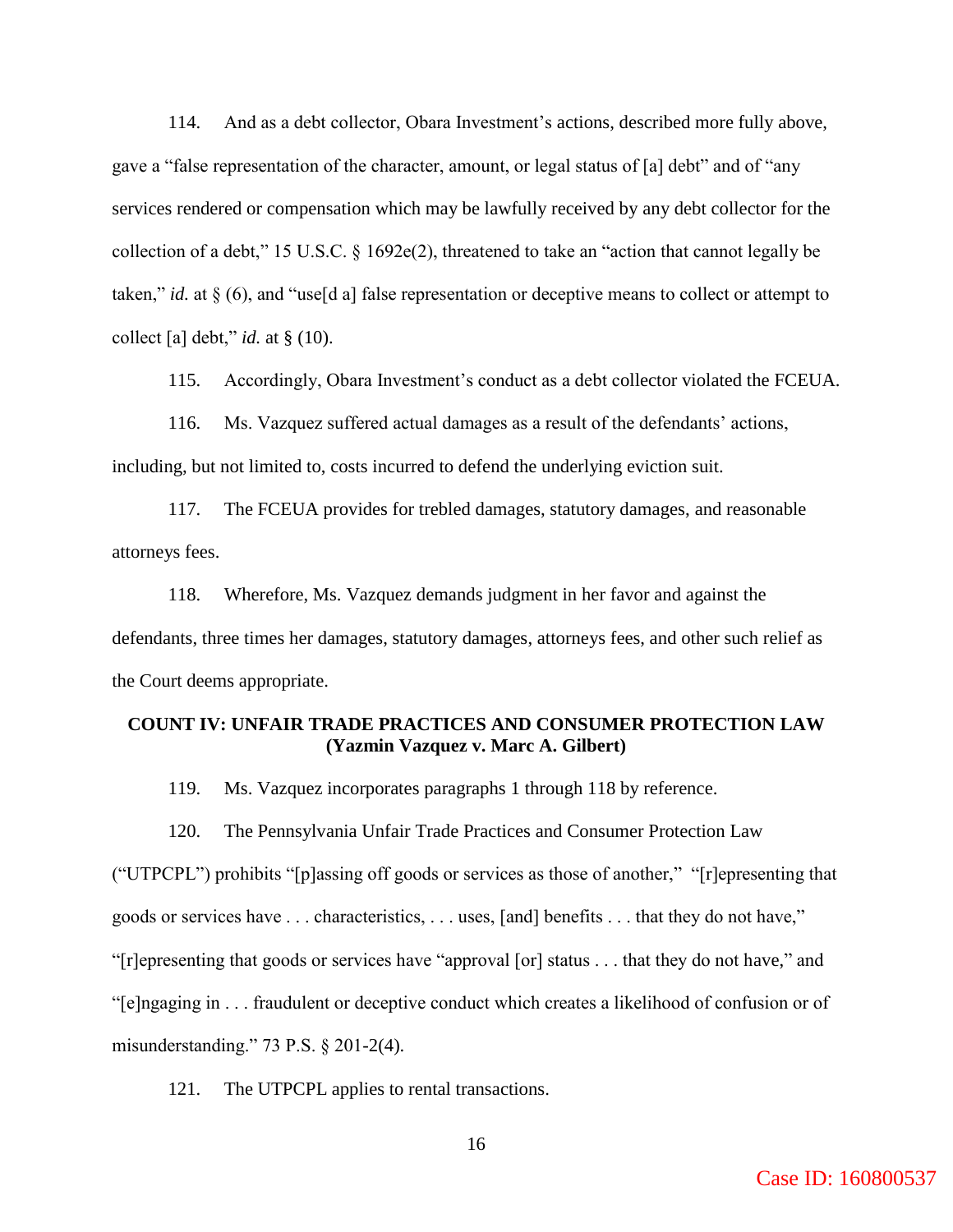122. Gilbert violated the above provisions by, among other things:

- a. falsely implying that the Apartment was a legal rental;
- b. demanding and collecting rent that he was not owed;
- c. telling Ms. Vazquez that he would fix the heater and other deficiencies in the Apartment despite no intention to do so; and

d. continually and systematically breaching the warrant of habitability.

123. Ms. Vazquez reasonably relied on the implied and actual representations of Gilbert.

124. As a result of the misrepresentations and deceptive conduct of Gilbert, Ms.

Vazquez suffered ascertainable loss, including approximately \$16,250 in rent and unreturned security deposits, plus additional unpaid utilities.

125. The UTPCPL provides for trebled damages and reasonable attorneys fees.

126. Wherefore, Ms. Vazquez demands judgment in her favor against Mr. Gilbert,

including trebled damages, reasonable attorneys fees, and other such relief as the Court deems appropriate.

# **COUNT V: WRONGFUL USE OF CIVIL PROCEEDINGS (Yazmin Vazquez v. Marc A. Gilbert and Obara Investment Realty Advisors, LLC)**

127. Ms. Vazquez incorporates paragraphs 1 through 126 by reference.

128. The defendants knew (or were grossly negligent in their ignorance) that the eviction suit filed against Ms. Vazquez was baseless and without cause.

129. Johnson, in filing the suit, did so as the agent of Obara Investment, and on behalf of Gilbert.

130. The defendants, through Johnson, withdrew the claim when they realized Ms. Vazquez had counsel, and as of this date, have not refiled the case.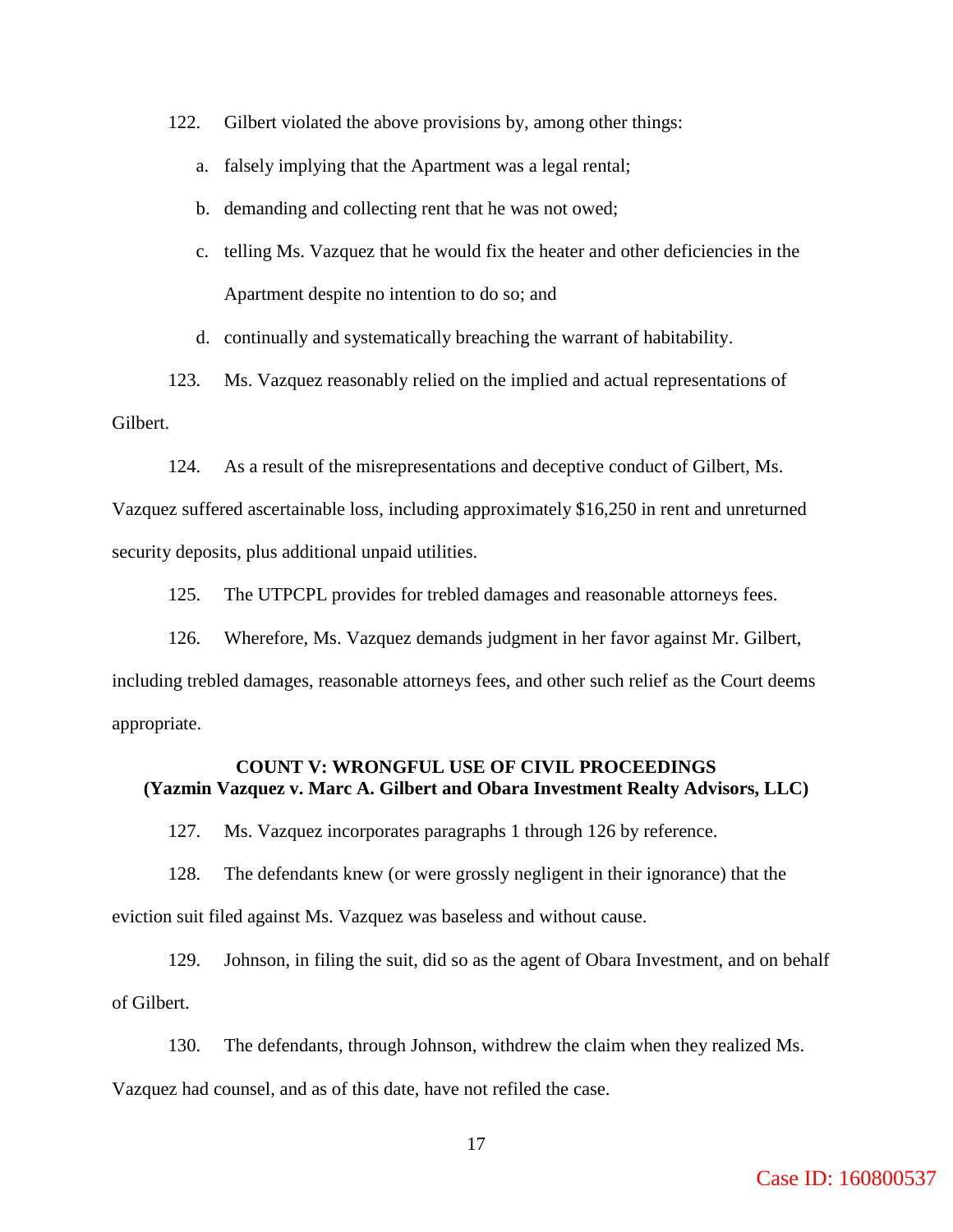131. The filing of the lawsuit caused Ms. Vazquez emotional distress and anguish.

132. The filing of the lawsuit caused Ms. Vazquez to incur limited economic damages.

133. The conduct of the defendants in filing the suit was malicious, wanton, willful, reckless, and oppressive.

134. Wherefore Ms. Vazquez demands judgment in her favor, her actual damages, her expenses from defending the suit, including her attorneys fees, compensation for her emotional distress, punitive damages, and other such relief as the Court deems appropriate.

# **COUNT VI: ABUSE OF PROCESS (Yazmin Vazquez v. Marc A. Gilbert and Obara Investment Realty Advisors, LLC)**

135. Ms. Vazquez incorporates paragraphs 1 through 134 by reference.

136. The defendants commenced a legal process—the eviction complaint—against Ms. Vazquez.

137. The purpose of the complaint was not to evict Ms. Vazquez, who had already surrendered control of the Apartment and owed no money as a matter of law.

138. Instead, complaint was filed for an illegitimate purpose: to have her withdraw her complaint filed with the Fair Housing Commission.

139. The eviction complaint caused Ms. Vazquez emotional distress and anguish.

140. The eviction complaint caused Ms. Vazquez to incur limited economic damages.

141. The conduct of the defendants in filing the suit was malicious, wanton, willful, reckless, and oppressive.

142. Wherefore Ms. Vazquez demands judgment in her favor, her actual damages, her expenses from defending the suit, including her attorneys fees, compensation for her emotional distress, punitive damages, and other such relief as the Court deems appropriate.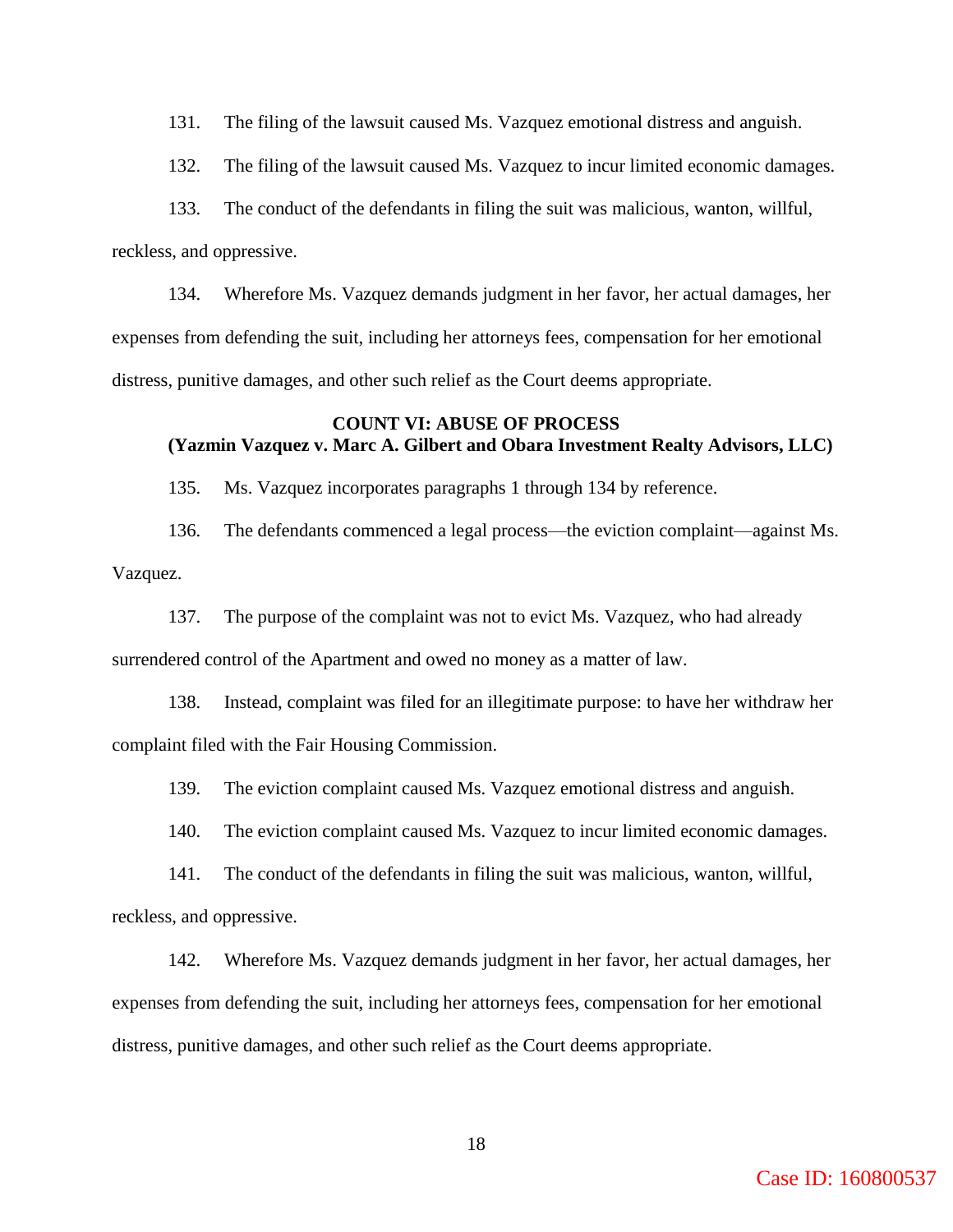### **JURY DEMAND**

143. Ms. Vazquez demands a trial by jury on all appropriate issues.

Dated: August 4, 2016 /s/ Daniel Urevick-Ackelsberg

Daniel Urevick-Ackelsberg, Esquire Atty. ID. No.: 307758 Jennifer R. Clarke, Esquire Atty. ID. No.: 49836 PUBLIC INTEREST LAW CENTER 1709 Benjamin Franklin Parkway 2nd Floor Philadelphia, PA 19103 267-546-1316 dackelsberg@pubintlaw.org

Michael Carroll, Esquire COMMUNITY LEGAL SERVICES Atty. ID. No.: 27969 mcarroll@clsphila.org 1424 Chestnut Street Philadelphia, PA 19102 215-981-3700 mcarroll@clsphila.org